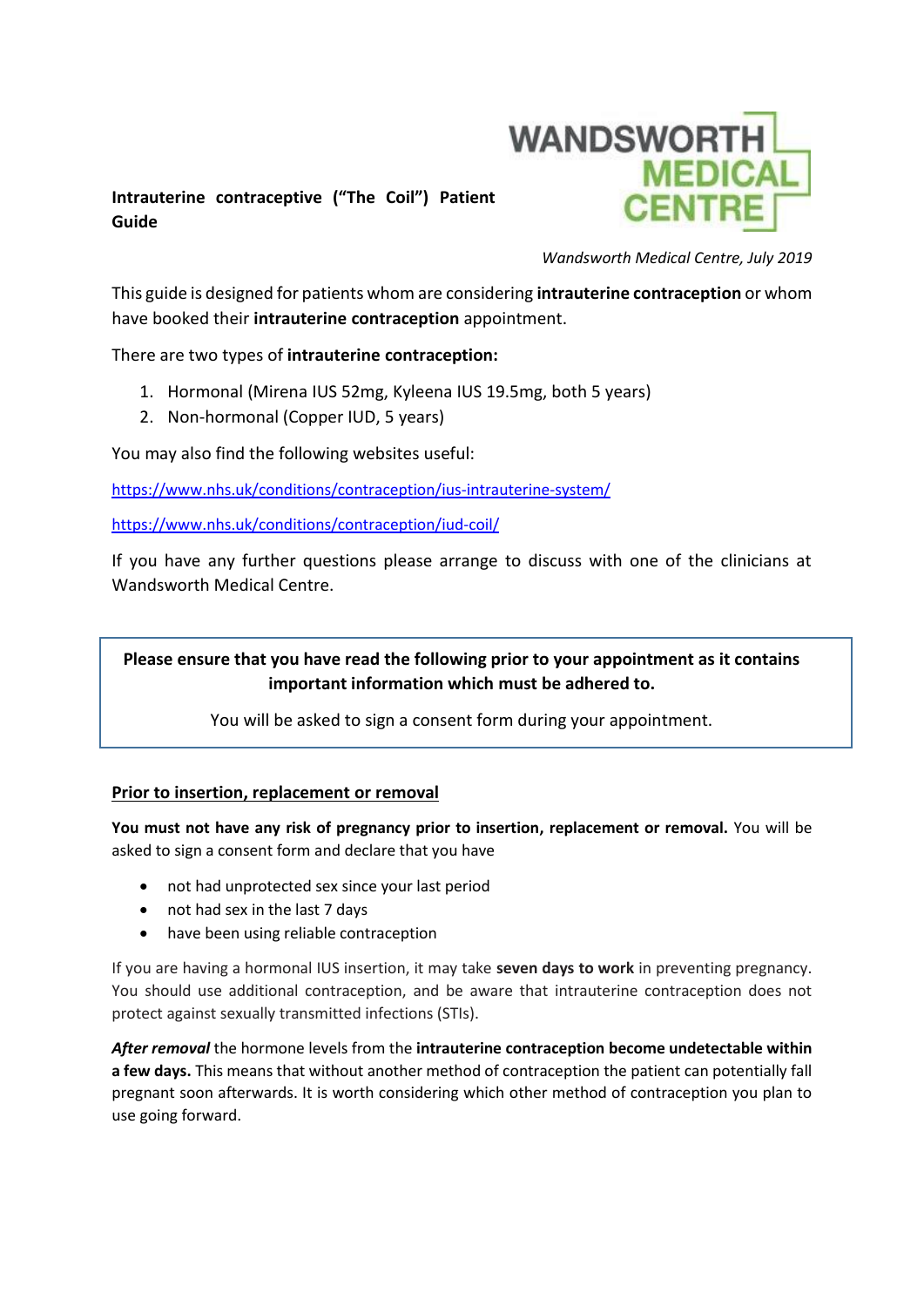## **Method**

Intrauterine contraceptives are small devices that are placed into the uterus (womb):

- The hormonal IUS releases Progesterone into the womb over 5 years to prevent pregnancy
- The copper IUD releases Copper into the womb over 5 years to prevent pregnancy

**At or before 5 years the intrauterine contraception needs to be removed and replaced or another form of contraception used. It is the patients' responsibility** to keep a record of the date, you will not be sent a reminder by Wandsworth Medical Centre.

Intrauterine contraceptives are a highly effective form of contraception. Less than 1% women become pregnant while using this method. However, you must make any healthcare professional aware if you are using intrauterine contraception, especially if you develop tummy pain.

If pregnancy occurs then this may result in ectopic pregnancy (outside of the womb), miscarriage, or premature delivery.

Possible side effects include the following:

- Hormonal IUS: irregular bleeding that can persist for several months (it can be heavy, moderate or light); skin changes (an increase in spots or acne); bloating; headache (if you suffer from migraine it may increase episodes of migraine); mood changes; increase in vaginal discharge
- Copper IUD: changes to bleeding patter, increase in vaginal discharge

#### **Insertion and removal**

**Insertion:** The intrauterine contraceptive is inserted by a trained clinician. The vagina is held open with a speculum (like a smear test) and the womb is accessed via the cervix. Your womb will be measured and then the intrauterine contraceptive fitted.

The procedure can be uncomfortable and you may consider taking painkillers prior to your appointment. There may be a small amount of bleeding afterwards.

Risks:

- there is a possibility that you may feel faint during the fitting and it is important that you let your clinician know if you feel this
- occasionally the intrauterine contraception cannot be fitted and this will be discussed further if this is the case
- there is a 1 in 1000 risk of damage to the womb wall (perforation) which may require surgery to allow removal (this may affect fertility)
- there is a risk of infection, although every step is taken to reduce this (this may affect fertility)
- the IUS/IUD falling out or moving (partially or completely, 1 in 20)
- changes to bleeding pattern in the first few weeks
- abdominal pain/cramping after insertion

**Removal**: The intrauterine contraceptive is removed by a trained clinician. The vagina is held open with a speculum (like a smear test), and the intrauterine contraceptive threads are